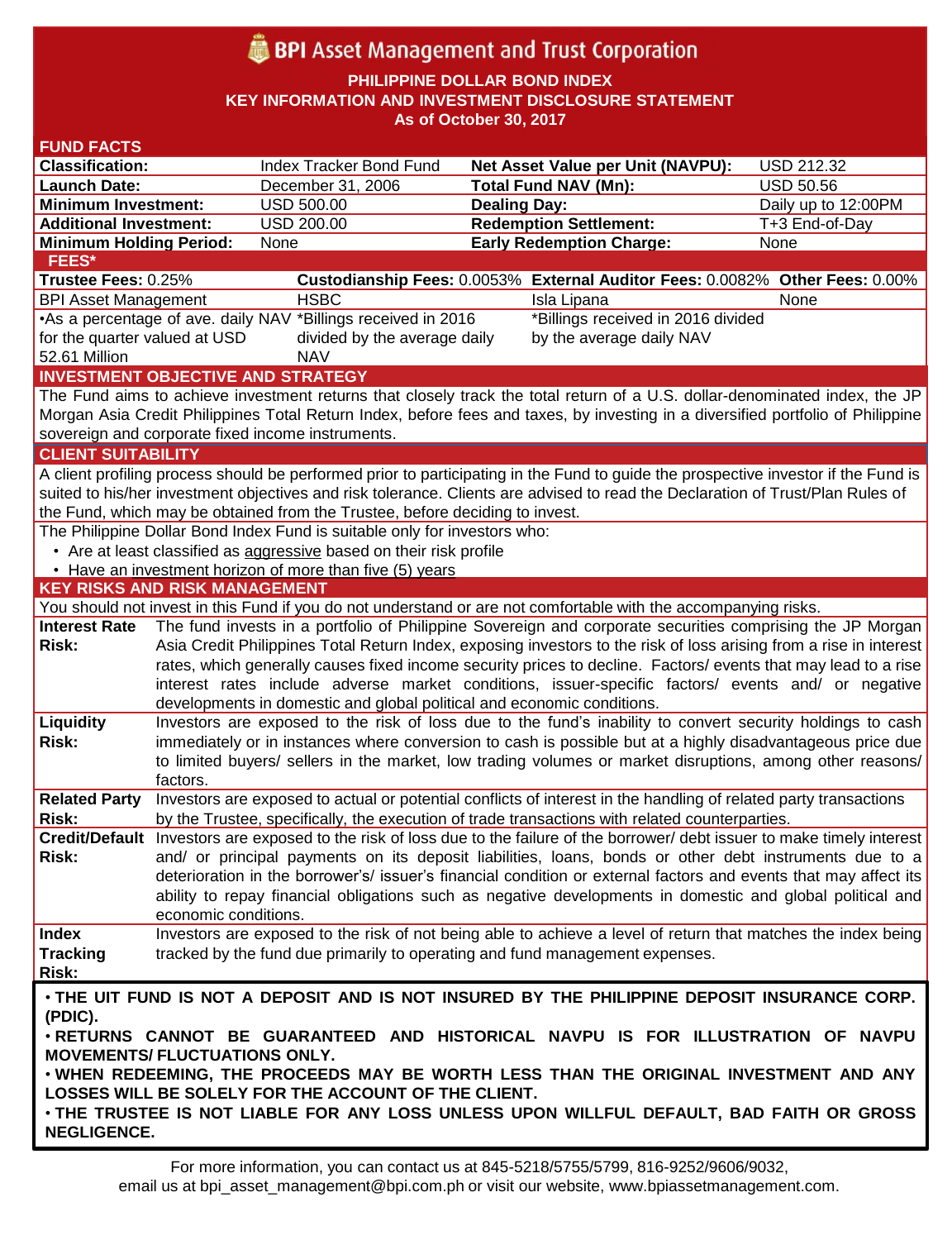## **FUND PERFORMANCE AND STATISTICS AS OF OCTOBER 30, 2017**

(Purely for reference purposes and is not a guarantee of future results)



**Fund -0.05 0.55 2.31 1.67 14.11 112.32 Benchmark** -0.07 0.61 2.46 1.95 15.91 121.96

\*Benchmark is the JP Morgan Asia Credit Philippines Total Return

**Fund 1.67 3.87 4.50 5.34 3.46 7.19 Benchmark** 1.95 4.43 5.05 5.93 3.99 7.63

**Fund 5.50 2.96 3.41 10.75 -5.23 15.09 Benchmark** 5.88 3.53 3.97 11.47 -5.10 15.79

**1 mo 3 mo 6 mo 1YR 3YRS S.I.<sup>2</sup>**

**1YR 2YRS 3YRS 4YRS 5YRS S.I.**

**YTD 2016 2015 2014 2013 2012**

| <b>NAVPU</b> over the past 12 months   |        |  |  |  |  |  |  |
|----------------------------------------|--------|--|--|--|--|--|--|
| Highest                                | 214.50 |  |  |  |  |  |  |
| Lowest                                 | 200.59 |  |  |  |  |  |  |
| <b>STATISTICS</b>                      |        |  |  |  |  |  |  |
| <b>Weighted Ave Duration (Yrs)</b>     | 6.97   |  |  |  |  |  |  |
| Volatility, Past 1 Year (%) 3          | 4.15   |  |  |  |  |  |  |
| Port. Weighted Yield to Maturity (%)   | 3.16   |  |  |  |  |  |  |
| <b>Current Number of Holdings</b>      | 47     |  |  |  |  |  |  |
| Tracking Error (3-Yr) <sup>4</sup> (%) | () 4.X |  |  |  |  |  |  |

<sup>1</sup>Returns are net of fees.

<sup>2</sup>Since Inception

<sup>3</sup>Measures the degree to which the Fund fluctuates vis-à-vis its average return over a period of time.

<sup>4</sup>Measure of deviation between the Fund's return and benchmark returns. A lower number means the Fund's return is closely aligned with the benchmark. 5 Includes accrued income, investment securities purchased, accrued expenses, etc.

\*Declaration of Trust is available upon request through branch of account.

| <b>PORTFOLIO COMPOSITION</b>                        |           | <b>TOP TEN HOLDINGS</b> |                 |  |
|-----------------------------------------------------|-----------|-------------------------|-----------------|--|
| <b>Allocation</b>                                   | % of Fund | <b>Name</b>             | <b>Maturity</b> |  |
| Government                                          | 65.70     |                         | 2/2/2030        |  |
| Corporates                                          | 30.83     | <b>RoP Bonds</b>        |                 |  |
| Cash                                                | 0.07      | <b>RoP Bonds</b>        | 3/16/2025       |  |
| Time deposits and money market                      | 2.57      | <b>RoP Bonds</b>        | 10/23/2034      |  |
| Other receivables – net of liabilities <sup>5</sup> | 0.83      | <b>RoP Bonds</b>        | 1/14/2031       |  |
| <b>Maturity Profile</b>                             |           | <b>RoP Bonds</b>        | 1/15/2021       |  |
| Cash and Less than 1 Year                           | 4.39      | RoP Bonds               | 1/20/2040       |  |
| Between 1 and 3 Years                               | 15.49     | <b>RoP Bonds</b>        | 3/1/2041        |  |
| Between 3 and 5 Years                               | 9.57      |                         | 2/2/2042        |  |
| Between 5 and 7 Years                               | 16.10     | RoP Bonds               |                 |  |
| Between 7 and 10 Years                              | 13.90     | <b>RoP Bonds</b>        | 1/15/2032       |  |
| More than 10 Years                                  | 40.55     | <b>UG Summit Bond</b>   | 1/23/2023       |  |

### **RELATED PARTY TRANSACTIONS\***

**CUMULATIVE PERFORMANCE (%) <sup>1</sup>**

Index

**ANNUALIZED PERFORMANCE (%) <sup>1</sup>**

**CALENDAR YEAR PERFORMANCE (%) <sup>1</sup>**

The Fund has investments and trade transactions with BPI Asset Management and Trust Corporation (BPI AMTC):

Bank of the Philippine Islands - USD 1.30 million

Investments in the said outlets were approved by the BPI AMTC's Board of Directors. Likewise, all related party transactions are conducted on an arm's length and best execution basis and within established limits.

\* Related party in accordance with BPI AMTC's internal policy.